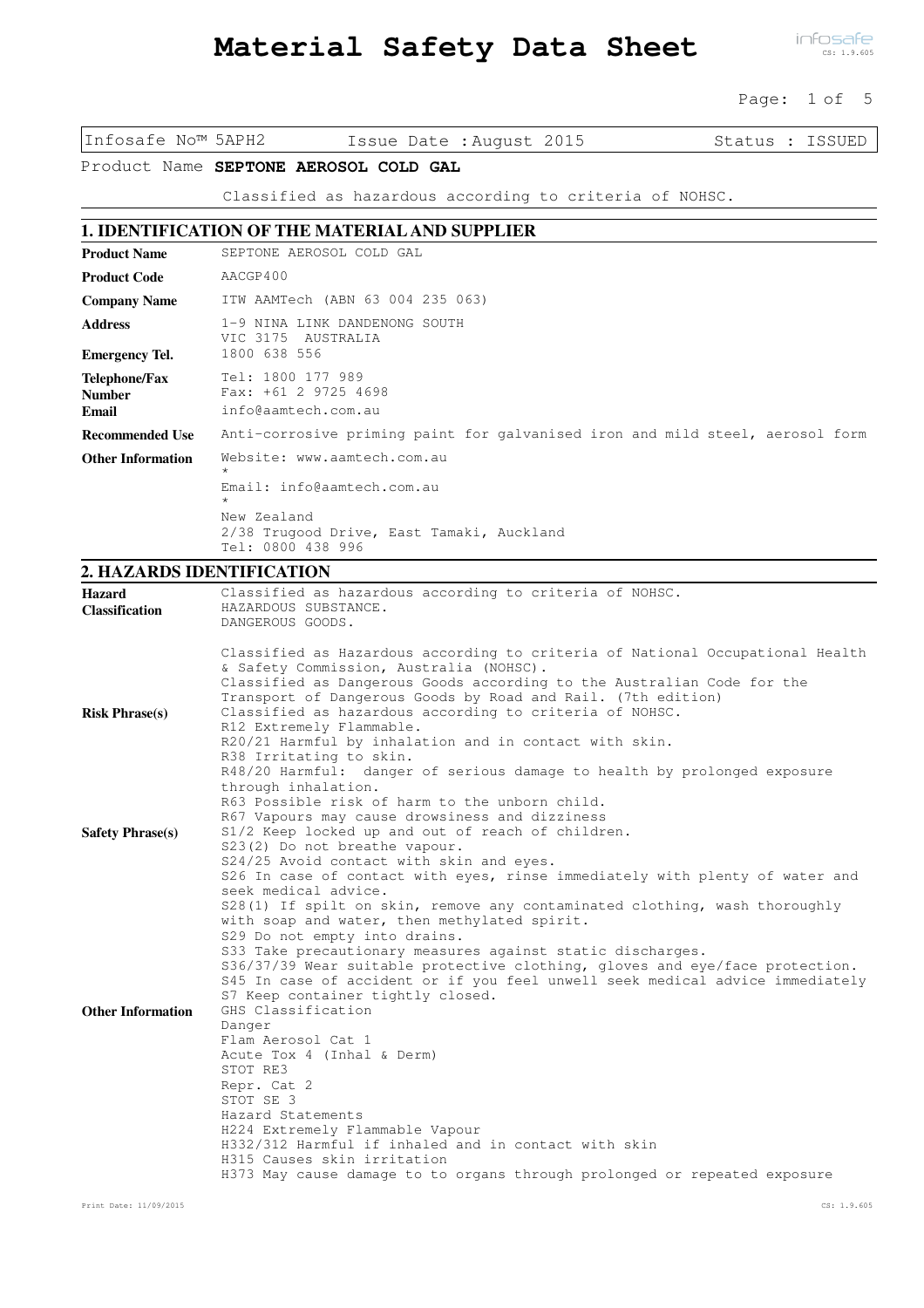#### Page: 2 of 5

| Infosafe No™ 5APH2                                                                                      |                                                                                                                                                                                                                                                                                                                                                                                                                                                                                                                                                                                                                    | Issue Date : August 2015                                                |                                                          | Status : ISSUED                                                                |
|---------------------------------------------------------------------------------------------------------|--------------------------------------------------------------------------------------------------------------------------------------------------------------------------------------------------------------------------------------------------------------------------------------------------------------------------------------------------------------------------------------------------------------------------------------------------------------------------------------------------------------------------------------------------------------------------------------------------------------------|-------------------------------------------------------------------------|----------------------------------------------------------|--------------------------------------------------------------------------------|
|                                                                                                         | Product Name SEPTONE AEROSOL COLD GAL                                                                                                                                                                                                                                                                                                                                                                                                                                                                                                                                                                              |                                                                         |                                                          |                                                                                |
|                                                                                                         | Classified as hazardous according to criteria of NOHSC.                                                                                                                                                                                                                                                                                                                                                                                                                                                                                                                                                            |                                                                         |                                                          |                                                                                |
|                                                                                                         | through inhalation<br>H361d Suspected of damaging the unborn child<br>H336 May cause drowsiness or dizziness<br>New Zealand HSNO<br>Flammable aerosol 2.1.2A                                                                                                                                                                                                                                                                                                                                                                                                                                                       |                                                                         |                                                          |                                                                                |
|                                                                                                         | 3. COMPOSITION/INFORMATION ON INGREDIENTS                                                                                                                                                                                                                                                                                                                                                                                                                                                                                                                                                                          |                                                                         |                                                          |                                                                                |
| <b>Chemical</b><br><b>Characterization</b>                                                              | Gas                                                                                                                                                                                                                                                                                                                                                                                                                                                                                                                                                                                                                |                                                                         |                                                          |                                                                                |
| <b>Ingredients</b>                                                                                      | Name                                                                                                                                                                                                                                                                                                                                                                                                                                                                                                                                                                                                               | CAS                                                                     | Proportion                                               |                                                                                |
|                                                                                                         | Dimethyl ether<br>Xylene<br>Toluene<br>Light aromatic                                                                                                                                                                                                                                                                                                                                                                                                                                                                                                                                                              | $115 - 10 - 6$<br>$1330 - 20 - 7$<br>$108 - 88 - 3$<br>$64742 - 95 - 6$ | $30 - 60$ %<br>$10 - 40$ %<br>$10 - 30$ %<br>$10 - 30$ % |                                                                                |
|                                                                                                         | hydrocarbon solvent<br>Pigment<br>n-Hexane<br>other ingredients<br>determined not to be<br>hazardous                                                                                                                                                                                                                                                                                                                                                                                                                                                                                                               | Proprietary<br>$110 - 54 - 3$                                           | $0 - 30$ %<br>$0 - 2$ %<br><b>BALANCE</b>                |                                                                                |
| <b>4. FIRST AID MEASURES</b>                                                                            |                                                                                                                                                                                                                                                                                                                                                                                                                                                                                                                                                                                                                    |                                                                         |                                                          |                                                                                |
| <b>Inhalation</b>                                                                                       | of exposure. If the victim is not breathing, apply artificial resuscitation.<br>For all but the most minor symptoms, seek medical attention.                                                                                                                                                                                                                                                                                                                                                                                                                                                                       |                                                                         |                                                          | Rescuers should wear respiratory protection. Remove the victim from the source |
| <b>Ingestion</b>                                                                                        | If sprayed in mouth, rinse mouth with water. Do NOT induce vomiting. Give<br>water to drink. Seek immediate medical attention.                                                                                                                                                                                                                                                                                                                                                                                                                                                                                     |                                                                         |                                                          |                                                                                |
| Skin                                                                                                    | hair thoroughly with soap and water.                                                                                                                                                                                                                                                                                                                                                                                                                                                                                                                                                                               |                                                                         |                                                          | Remove contaminated clothing and launder before re-use. Wash affected skin and |
| Eye                                                                                                     | Hold the eyes open and flush with water for at least 15 minutes. Seek<br>immediate medical attention.                                                                                                                                                                                                                                                                                                                                                                                                                                                                                                              |                                                                         |                                                          |                                                                                |
| <b>First Aid Facilities</b><br><b>Advice to Doctor</b>                                                  | A safety shower and an eye irrigation facility should be provided. This Safety<br>Data Sheet should be provided to the attending medical doctor.<br>Inhalation: Treat symptomatically. CNS depression, characterised by headache                                                                                                                                                                                                                                                                                                                                                                                   |                                                                         |                                                          |                                                                                |
| <b>Other Information</b>                                                                                | and nausea.<br>Ingestion: Gastrointestinal irritation, nausea, vomiting and cramping. CNS<br>depression, ranging from mild headache to anaesthesia and coma. Pulmonary<br>irritation secondary to exhalation of solvent. Lavage with cuffed tube if<br>large quantity ingested. Aspiration is the main danger. Enforce bed rest and<br>observe carefully. Prophylactic antibiotics are useful. Observe for 24 hours<br>for chemical pneumonitis. Longer term medical surveillance may be necessary.<br>Maintain airways and vital functions. Avoid sympathomimetic amines.<br>Use good occupational work practice. |                                                                         |                                                          |                                                                                |
| <b>5. FIRE FIGHTING MEASURES</b>                                                                        |                                                                                                                                                                                                                                                                                                                                                                                                                                                                                                                                                                                                                    |                                                                         |                                                          |                                                                                |
| <b>Fire Fighting</b><br><b>Measures</b>                                                                 | Highly flammable. Aerosol containers are highly pressurised and can explode in<br>a fire. Keep intact containers cool using a water fog.<br>WARNING: Vapours are heavier than air and will tend to spread at low level and<br>accumulate in pits, sumps or depressions.<br>LARGE FIRE: Water spray, fog or regular foam. Move containers from fire area<br>if you can do it without risk.<br>SMALL FIRE: Dry chemical or CO2.<br>If this product is involved in a fire, firefighters should wear full<br>protective equipment including self-contained breathing apparatus.                                        |                                                                         |                                                          |                                                                                |
| <b>Suitable</b><br><b>Extinguishing Media</b><br><b>Special Protective</b><br><b>Equipment for fire</b> |                                                                                                                                                                                                                                                                                                                                                                                                                                                                                                                                                                                                                    |                                                                         |                                                          |                                                                                |
| fighters<br><b>Specific Hazards</b><br><b>Other Information</b>                                         | or a hot surface such as a radiator, it may evolve extremely toxic fumes<br>(phosqene).<br>Under prolonged exposure to fire or intense heat the containers may rupture<br>violently and rocket.<br>Extremely flammable. Do not spray on a naked flame or any incandescent                                                                                                                                                                                                                                                                                                                                          |                                                                         |                                                          | If this product is involved in a fire, or comes in contact with a naked flame  |
|                                                                                                         | material. Keep away from sources of ignition - no smoking.                                                                                                                                                                                                                                                                                                                                                                                                                                                                                                                                                         |                                                                         |                                                          |                                                                                |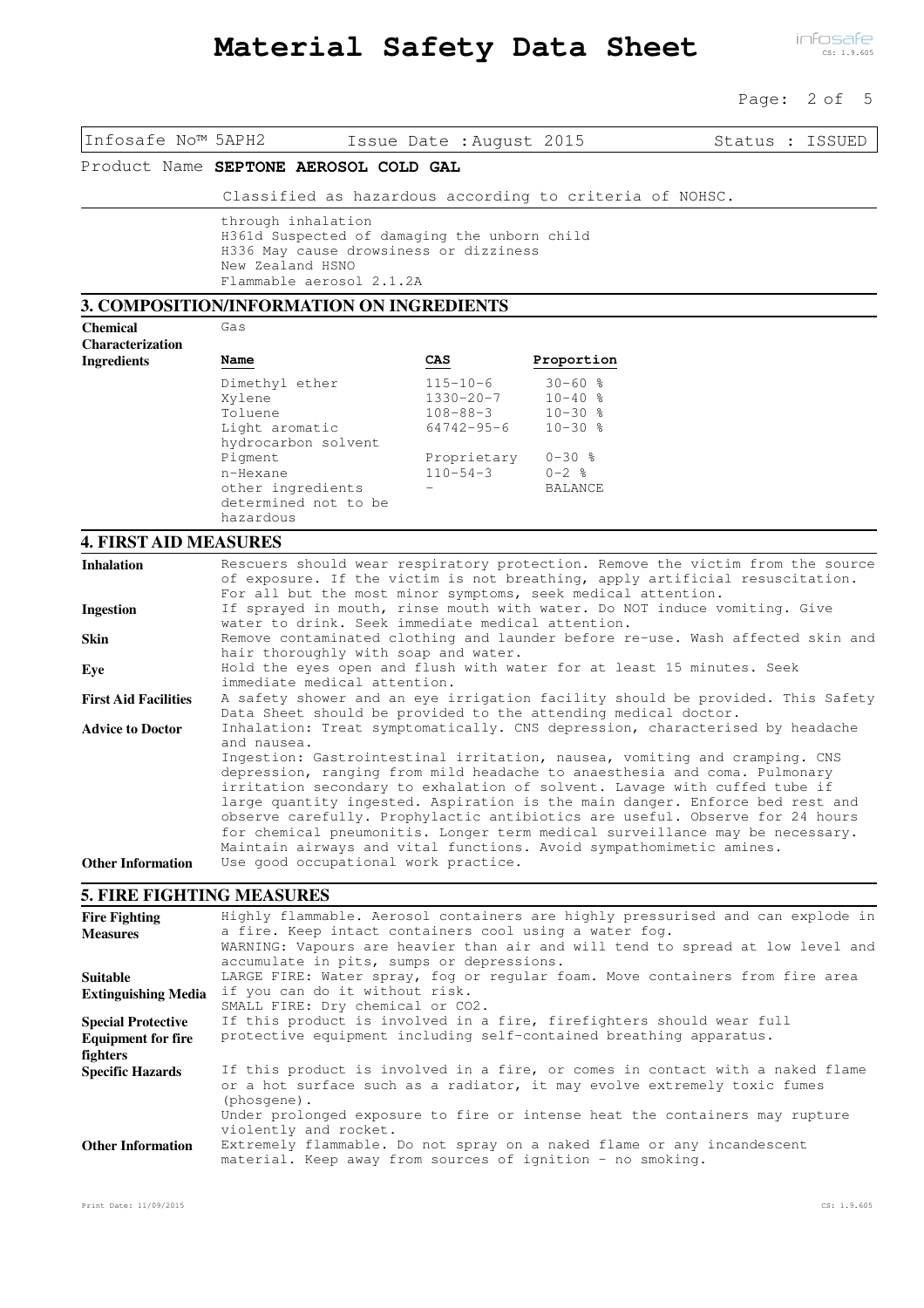infosafe CS: 1.9.605

Page: 3 of 5

Infosafe No™ 5APH2 Issue Date :August 2015 Status : ISSUED

### Product Name **SEPTONE AEROSOL COLD GAL**

Classified as hazardous according to criteria of NOHSC.

#### **6. ACCIDENTAL RELEASE MEASURES**

Personnel involved in cleaning up any spills are to wear the appropriate protective equipment. Remove all sources of heat or ignition. Do not smoke during the clean-up procedure. Cordon off the spillage area. Isolate the source of the spillage or leak. Contain the spillage using a suitable non-flammable absorbent material such as sand or diatomaceous earth (but not sawdust), and then transfer to sealed metal containers for disposal. Prevent the spillage from entering the sewerage system or waterways. Do not puncture or incinerate aerosol cans, even when empty. Dispose of large amounts in a suitable chemical dump (check the local statutory requirements). **Spills & Disposal**

#### **7. HANDLING AND STORAGE**

Pressurised dispenser. Highly flammable. Do not pierce or burn, even when empty. Do not spray on or near a naked flame, any incandescent material or hot surface. Keep away from all sources of heat or ignition, including sparks and naked flames - no smoking. Use only in a well ventilated area. Protect from sunlight and do not expose to temperatures above 50°C as excessive pressure build-up will occur inside the can possibly leading to an explosive rupture of the can. Store in accordance with local regulations in a cool, well ventilated place away from sources of heat or ignition. Keep out of the reach of children and away from strong oxidising materials. Vapours are heavier than air. Store in accordance with local regulations as this product is defined under Australian Dangerous Goods Code to be dangerous goods. **Handling and Storage**

#### **8. EXPOSURE CONTROLS/PERSONAL PROTECTION**

| <b>National Exposure</b><br><b>Standards</b>                                                                                                                                                                                                                                   | Name                                                                                                                                                                                                           |       | <b>STEL</b> |            | TWA       |          |
|--------------------------------------------------------------------------------------------------------------------------------------------------------------------------------------------------------------------------------------------------------------------------------|----------------------------------------------------------------------------------------------------------------------------------------------------------------------------------------------------------------|-------|-------------|------------|-----------|----------|
|                                                                                                                                                                                                                                                                                |                                                                                                                                                                                                                | mg/m3 | ppm         | mg/m3      | ppm       | Footnote |
|                                                                                                                                                                                                                                                                                | Dimethyl ether<br>Xylene                                                                                                                                                                                       | 950   | 500         | 760<br>350 | 400<br>80 |          |
|                                                                                                                                                                                                                                                                                | Toluene                                                                                                                                                                                                        | 574   | 150         | 191        | 50        |          |
|                                                                                                                                                                                                                                                                                | n-Hexane                                                                                                                                                                                                       |       |             | 72         | 2.0       |          |
| <b>Other Exposure</b><br><b>Information</b>                                                                                                                                                                                                                                    | Light aromatic solvent naphtha - TWA of 350mg/m3 (supplier recommendation)                                                                                                                                     |       |             |            |           |          |
| Engineering                                                                                                                                                                                                                                                                    | Ensure that the ventilation is adequate to maintain air concentrations below                                                                                                                                   |       |             |            |           |          |
| <b>Controls</b>                                                                                                                                                                                                                                                                | the exposure standards. If necessary, provide local exhaust ventilation.<br>Ventilation equipment must be explosion proof. Isolate from all sources of<br>heat or ignition, including sparks and naked flames. |       |             |            |           |          |
| <b>Personal Protective</b>                                                                                                                                                                                                                                                     | Avoid contact with the skin and eyes and avoid breathing the vapour or spray                                                                                                                                   |       |             |            |           |          |
| Equipment                                                                                                                                                                                                                                                                      | mists.<br>If prolonged or repeated skin contact is likely, oil impervious gloves should<br>be worn.                                                                                                            |       |             |            |           |          |
| Wear safety glasses if spray mists are produced during use.<br>Wear an organic vapour resistant respirator complying with AS 1715 / AS1716 if<br>vapour or spray mist concentrations exceed the exposure standards.<br>Always wash skin and clothing after using this product. |                                                                                                                                                                                                                |       |             |            |           |          |

#### **9. PHYSICAL AND CHEMICAL PROPERTIES**

| Form                       | Gas                                          |
|----------------------------|----------------------------------------------|
| Appearance                 | Grey paint, solvent odour (in aerosol form). |
| <b>Boiling Point</b>       | Not available                                |
| <b>Solubility in Water</b> | Immiscible                                   |
| <b>Specific Gravity</b>    | 0.66                                         |
| pH Value                   | Not applicable                               |
| <b>Flash Point</b>         | $-41^{\circ}$ C (propellant)                 |

Print Date: 11/09/2015 CS: 1.9.605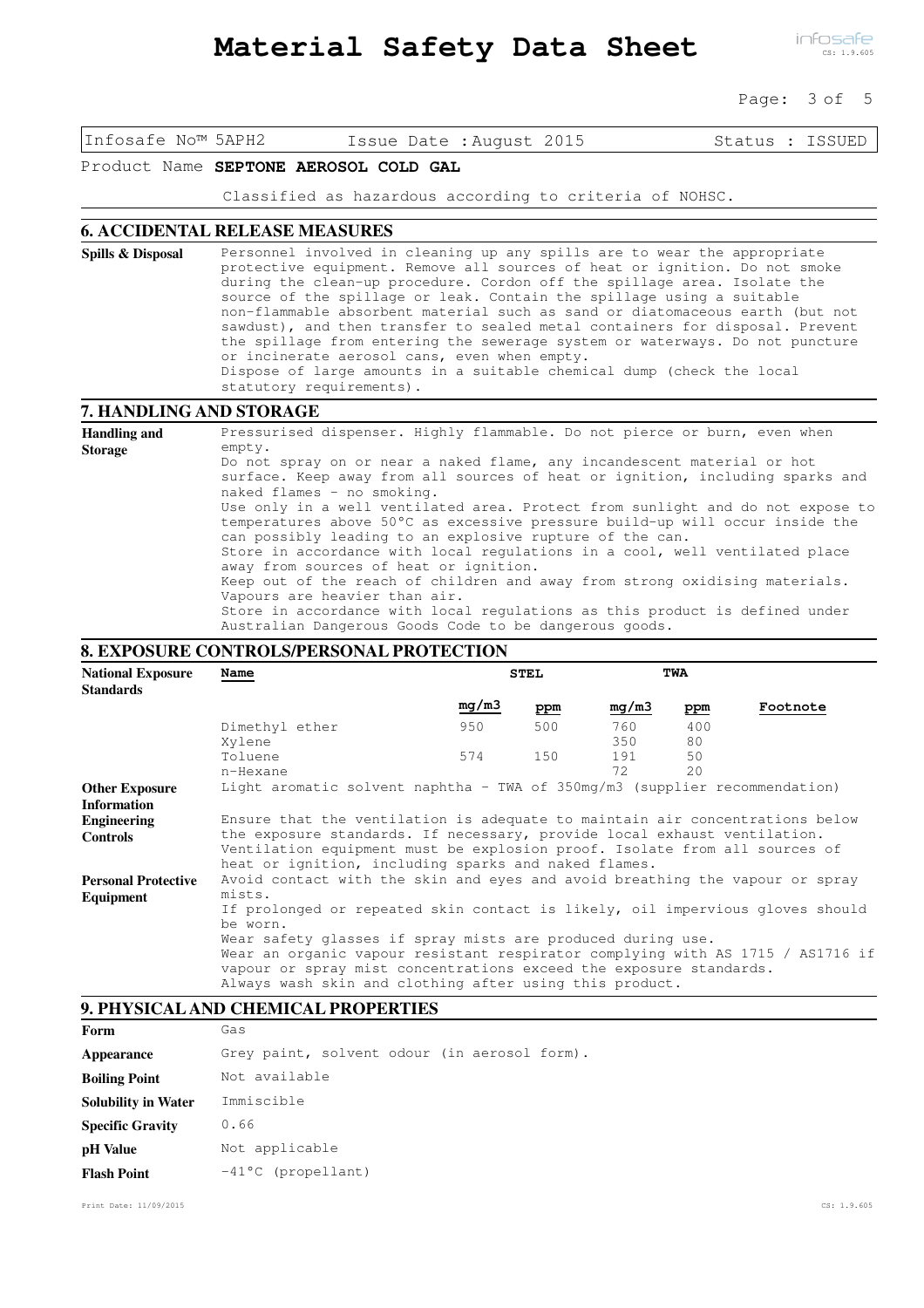#### Page: 4 of 5

| Infosafe No™ 5APH2                                                                | Issue Date : August 2015                                                                                                                                                                                                                                                                                                                                                                                                                                                                                                         | Status : ISSUED |  |
|-----------------------------------------------------------------------------------|----------------------------------------------------------------------------------------------------------------------------------------------------------------------------------------------------------------------------------------------------------------------------------------------------------------------------------------------------------------------------------------------------------------------------------------------------------------------------------------------------------------------------------|-----------------|--|
|                                                                                   | Product Name SEPTONE AEROSOL COLD GAL                                                                                                                                                                                                                                                                                                                                                                                                                                                                                            |                 |  |
|                                                                                   | Classified as hazardous according to criteria of NOHSC.                                                                                                                                                                                                                                                                                                                                                                                                                                                                          |                 |  |
| Flammability                                                                      | Highly flammable.<br>Can form flammable vapour-air mixtures. Isolate from all sources of heat or<br>ignition, including sparks and naked flames.<br>Do not spray near flames or sparks or onto hot surfaces. Do not smoke while<br>using this product.<br>Use only in a well ventilated area.<br>Vapours are heavier than air.<br>Keep away from strongly oxidising materials.                                                                                                                                                   |                 |  |
| <b>Auto-Ignition</b>                                                              | 350C (propellant)                                                                                                                                                                                                                                                                                                                                                                                                                                                                                                                |                 |  |
| <b>Temperature</b><br><b>Flammable Limits -</b><br>Lower                          | 3.4% (propellant)                                                                                                                                                                                                                                                                                                                                                                                                                                                                                                                |                 |  |
| <b>Flammable Limits -</b><br><b>Upper</b>                                         | 18% (propellant)                                                                                                                                                                                                                                                                                                                                                                                                                                                                                                                 |                 |  |
|                                                                                   | <b>10. STABILITY AND REACTIVITY</b>                                                                                                                                                                                                                                                                                                                                                                                                                                                                                              |                 |  |
| <b>Chemical Stability</b>                                                         | Considered stable to heat and light. Do not store in temperatures above 40°C<br>as excessive pressure build-up will occur inside the can possibly leading to<br>an explosive rupture of the can.                                                                                                                                                                                                                                                                                                                                 |                 |  |
| <b>Conditions to Avoid</b>                                                        | Sources of heat or ignition, sparks and naked flames. Static electricity<br>discharges. An explosive air-vapour mix may form - ensure adequate<br>ventilation. Vapours are heavier than air.                                                                                                                                                                                                                                                                                                                                     |                 |  |
| Incompatible<br><b>Materials</b>                                                  | Strong acids, halogens and oxidising agents.                                                                                                                                                                                                                                                                                                                                                                                                                                                                                     |                 |  |
| <b>Hazardous</b><br>Decomposition<br><b>Products</b>                              | During combustion, this product may produce carbon monoxide and other<br>unidentifiable organic compounds.                                                                                                                                                                                                                                                                                                                                                                                                                       |                 |  |
| <b>Hazardous</b><br>Polymerization                                                | Will not occur.                                                                                                                                                                                                                                                                                                                                                                                                                                                                                                                  |                 |  |
|                                                                                   | <b>11. TOXICOLOGICAL INFORMATION</b>                                                                                                                                                                                                                                                                                                                                                                                                                                                                                             |                 |  |
| <b>Inhalation</b><br><b>Ingestion</b>                                             | Intentional misuse by deliberately concentrating and inhaling the contents of<br>aerosols can be harmful or fatal.<br>This product contains dimethyl ether as the propellant. Dimethyl ether can<br>produce anaesthetic effects, including blurred vision, symptoms of<br>intoxication, headaches and dizziness. May be harmful at high exposure levels.<br>May irritate the nose and respiratory tract. Prolonged irritation may cause<br>nausea.<br>Harmful. Upon aspiration into the lungs, chemical pneumonitis may develop. |                 |  |
| Skin                                                                              | Mildly irritating to the skin. Signs of irritation include redness, itchiness<br>and eventually cracking of the skin. Irritation usually only occurs after<br>prolonged, repeated skin contact and is due to the de-fatting effect on the<br>skin of the solvents. May lead to the onset of dermatitis.                                                                                                                                                                                                                          |                 |  |
| Eye                                                                               | Irritating to the eyes. Signs of irritation include redness, soreness and tear<br>production.                                                                                                                                                                                                                                                                                                                                                                                                                                    |                 |  |
| <b>Chronic Effects</b>                                                            | Skin irritation may occur after prolonged, repeated skin contact and is due to<br>the de-fatting effect on the skin of the solvents. May lead to the onset of<br>dermatitis.                                                                                                                                                                                                                                                                                                                                                     |                 |  |
| Reproductive<br><b>Toxicity</b>                                                   | Possible risk of harm to the unborn child.                                                                                                                                                                                                                                                                                                                                                                                                                                                                                       |                 |  |
|                                                                                   | <b>12. ECOLOGICAL INFORMATION</b>                                                                                                                                                                                                                                                                                                                                                                                                                                                                                                |                 |  |
| <b>Short Summary of</b><br><b>Assessment of</b><br><b>Environmental</b><br>Impact | Avoid release of contents into the environment. The propellant will vapourise<br>rapidly when released into the atmosphere.<br>The propellant will photochemically decompose under atmospheric conditions.                                                                                                                                                                                                                                                                                                                       |                 |  |
|                                                                                   | $0.011$ CONGIDER UTLO                                                                                                                                                                                                                                                                                                                                                                                                                                                                                                            |                 |  |

## **13. DISPOSAL CONSIDERATIONS**

| <b>Disposal</b>       | Dispose of large amounts in a suitable chemical dump (check the local          |
|-----------------------|--------------------------------------------------------------------------------|
| <b>Considerations</b> | statutory requirements).                                                       |
|                       | Do not empty aerosol cans into drains or release into the environment.         |
|                       | Empty aerosol cans are recyclable. Dispose of empty aerosol cans by leaving at |